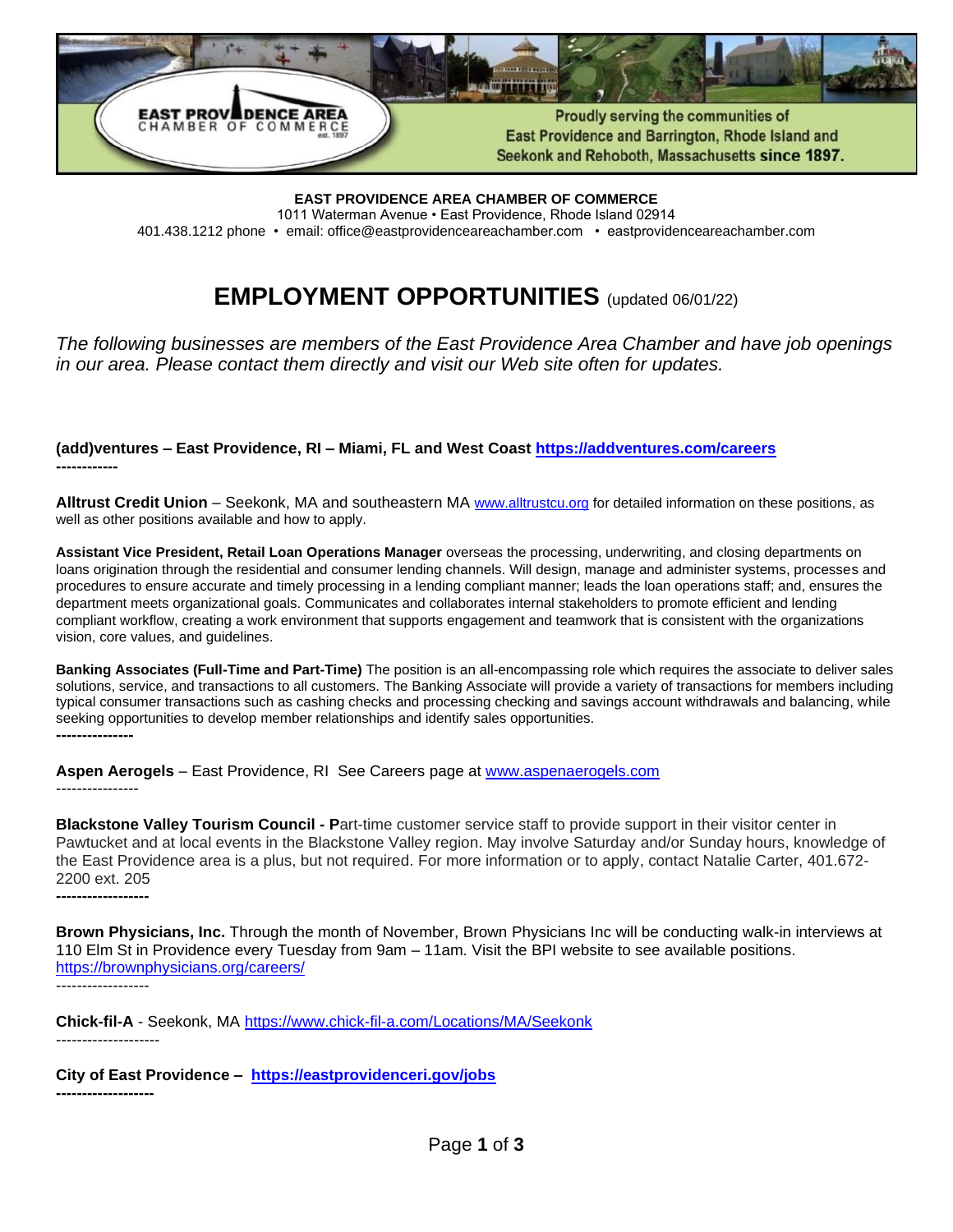**Davenport's Restaurant** <http://davenportsri.com/contact/employment/>

Cumberland and East Providence locations are now hiring. See details and employment application via link above. -------------------

**East Bay Community Action Program** <https://www.ebcap.org/careers/>

**------------------**

**Evergreen House Nursing & Rehabilitation** - East Providence <http://evergreenhousehealthcenter.com/careers> Accepting full, part-time and per diem Nursing and CNA's applications. Apply in person at One Evergreen Drive, East Providence, RI, 8am-8pm **-----------------**

**Family Service of Rhode Island** – <https://www.familyserviceri.org/careers> Case and project managers, FCCP, behavior specialist and more. **-------------**

**Massage Envy-East Providence** is hiring for Licensed Massage Therapists as well as Front Desk Sales Associates. Applicants interested may do so by submitting a current resume to [clinic1181@massageenvy.com](mailto:clinic1181@massageenvy.com) **--------------**

**Munroe Dairy -** <https://cowtruck.com/site/about-munroe/employment-opportunities/> Route Sales Representative a.k.a. Milkman ------------

**Navigant Credit Union** - See Web site<https://navigantcu.applicantpro.com/jobs/> -------------

**Neighborhood Health Plan of Rhode Island** – See Web site [www.nhpri.org](http://www.nhpri.org/)

-----------------

**Not Your Average Joe's Seekonk –** Hiring cooks, wait staff, servers, etc. for upcoming spring/patio/summer season. Candidates can apply on their website (be sure to select the Seekonk location) <https://forms.office.com/Pages/ResponsePage.aspx...> **-----------------**

#### **O'Hara Senior Care Services** [www.oharaseniorcare.com](http://www.oharaseniorcare.com/)

3 hour shifts immediately available for honest, caring and dependable caretakers. More hours are definitely available for the right candidates. O'Hara Senior Care serves all of RI and southern Mass . Please call 401-345-1811 to speak to your new supervisor today! Applications are available at 494 Warren Avenue , East Providence, RI 02914 Check out our website for information about our agency and the services we provide at [www.oharaseniorcare.com](http://www.oharaseniorcare.com/) **-----------------**

## **Pawtucket Credit Union –** [www.pcu.applicantpro.com](http://www.pcu.applicantpro.com/)

Full-time and part-time positions available in East Providence and throughout Rhode Island **------------**

**RI Dept of Labor & Training** <https://dlt.ri.gov/> (Choose "Jobs & Training" dropdown menu) State Jobs, Back to WorkRI, etc. For Immediate Hire and more ------------------

**Royal Flush Pipe Lining –** General Labor Position, \$17-20 per hour plus benefits depending on experience. Come join our fast-growing, family-owned business. Specializing in a unique form of plumbing called Epoxy Pipe Lining. (No plumbing experience needed.) Call John Overy, 401.489.1643 or john@royalflushpipelining.com **-------------------**

**Santander -** Looking for motivated individuals with at least 6 months of customer service experience who would like to take the next step in their career. We offer full time work with benefits available day 1, as well as a 401k match after 30 days of employment. No finance/call center experience required but either is always a plus! 8 weeks of paid training is provided at start. This position is located on site in East Providence, RI. The shift is an 11:30am-8pm with one weekend day off and one weekday off (fixed schedule), effective after training. To apply, please visit [https://www.santandercareers.com](https://www.santandercareers.com/) and enter East Providence into the location search.